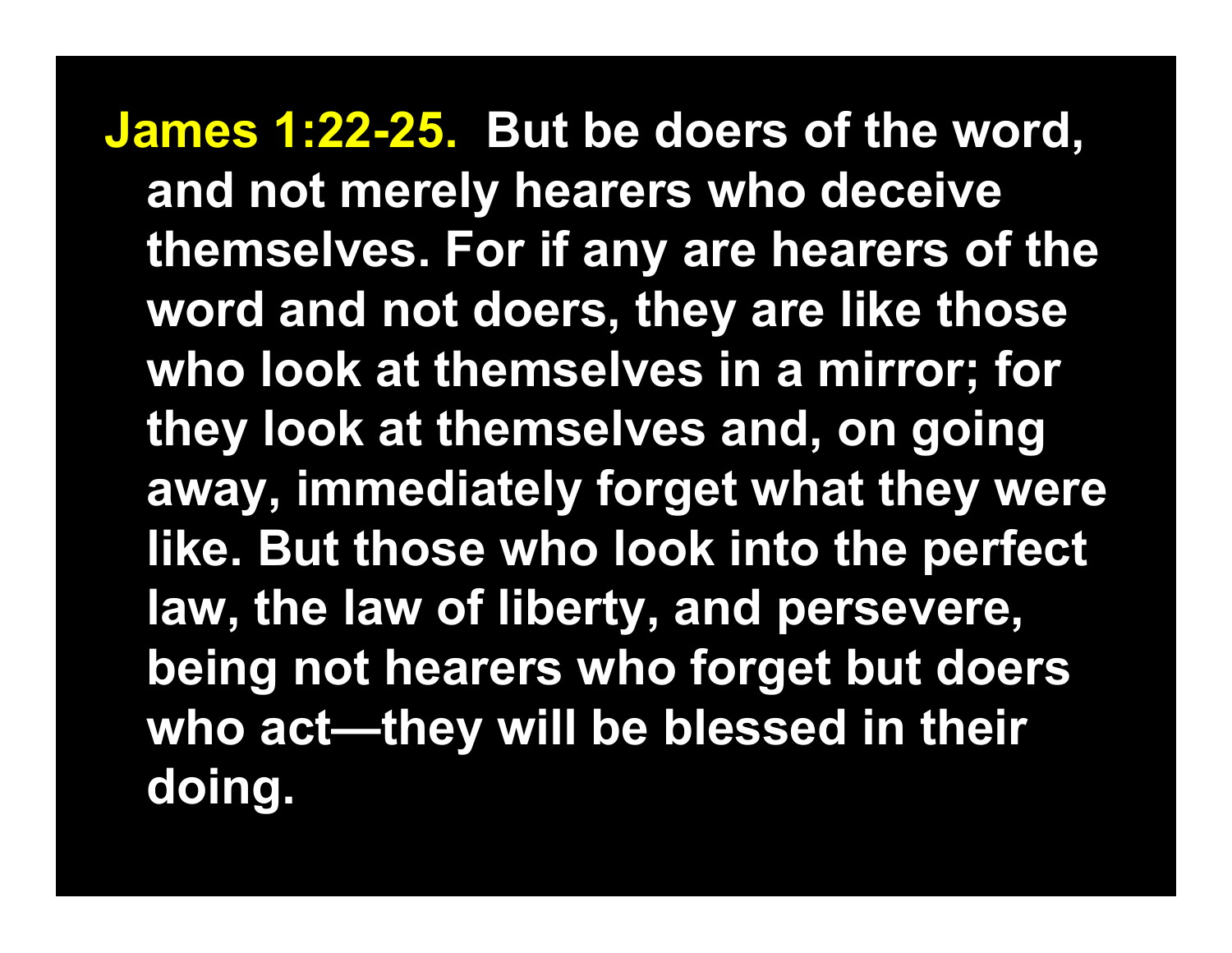**James 2:8 , 12. You do well if you really fulfill the royal law according to the scripture, "You shall love your neighbor as yourself."…. So speak and so act as those who are to be judged by the law of liberty.**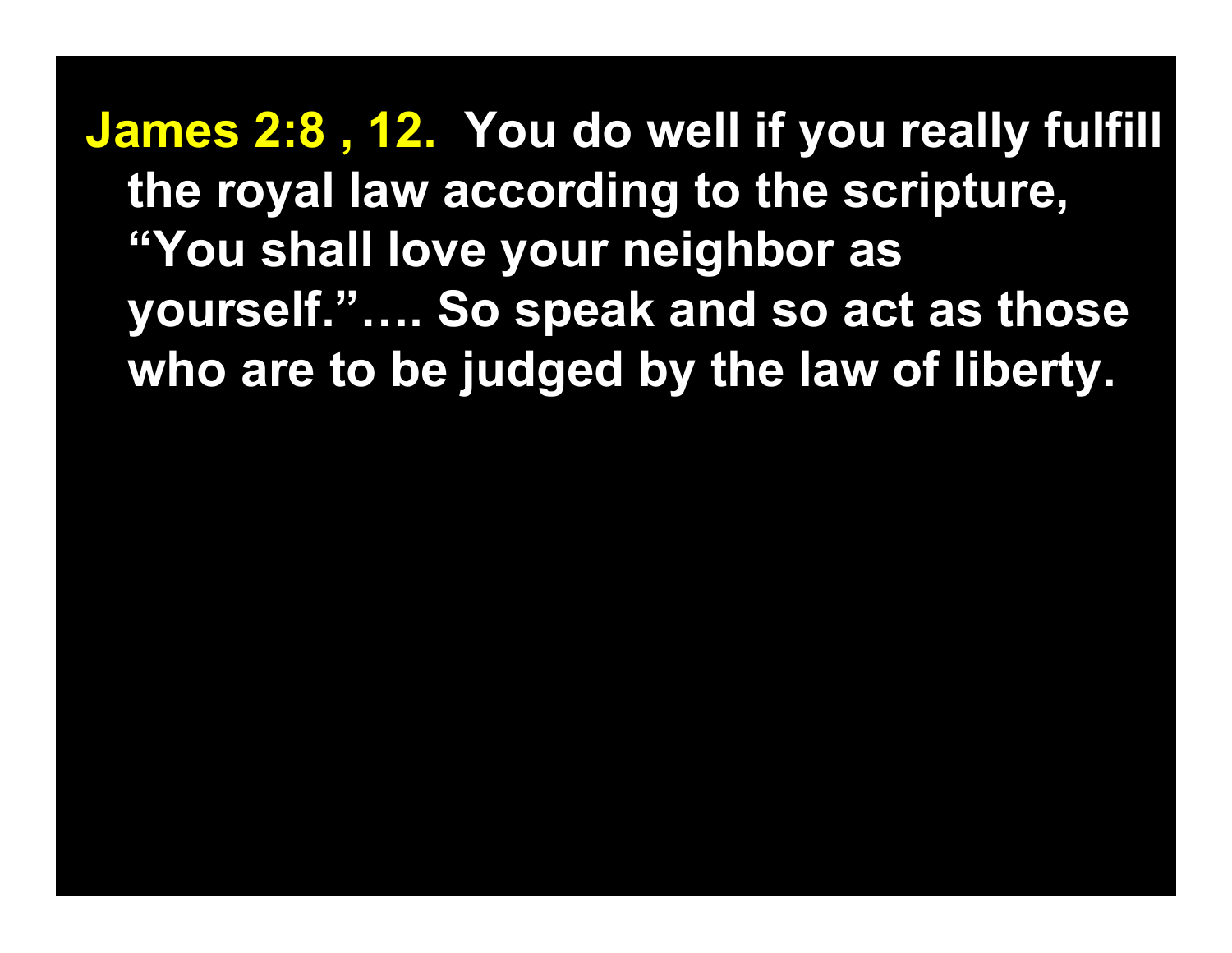**1John 3:16 We know love by this, that he laid down his life for us—and we ought to lay down our lives for one another.**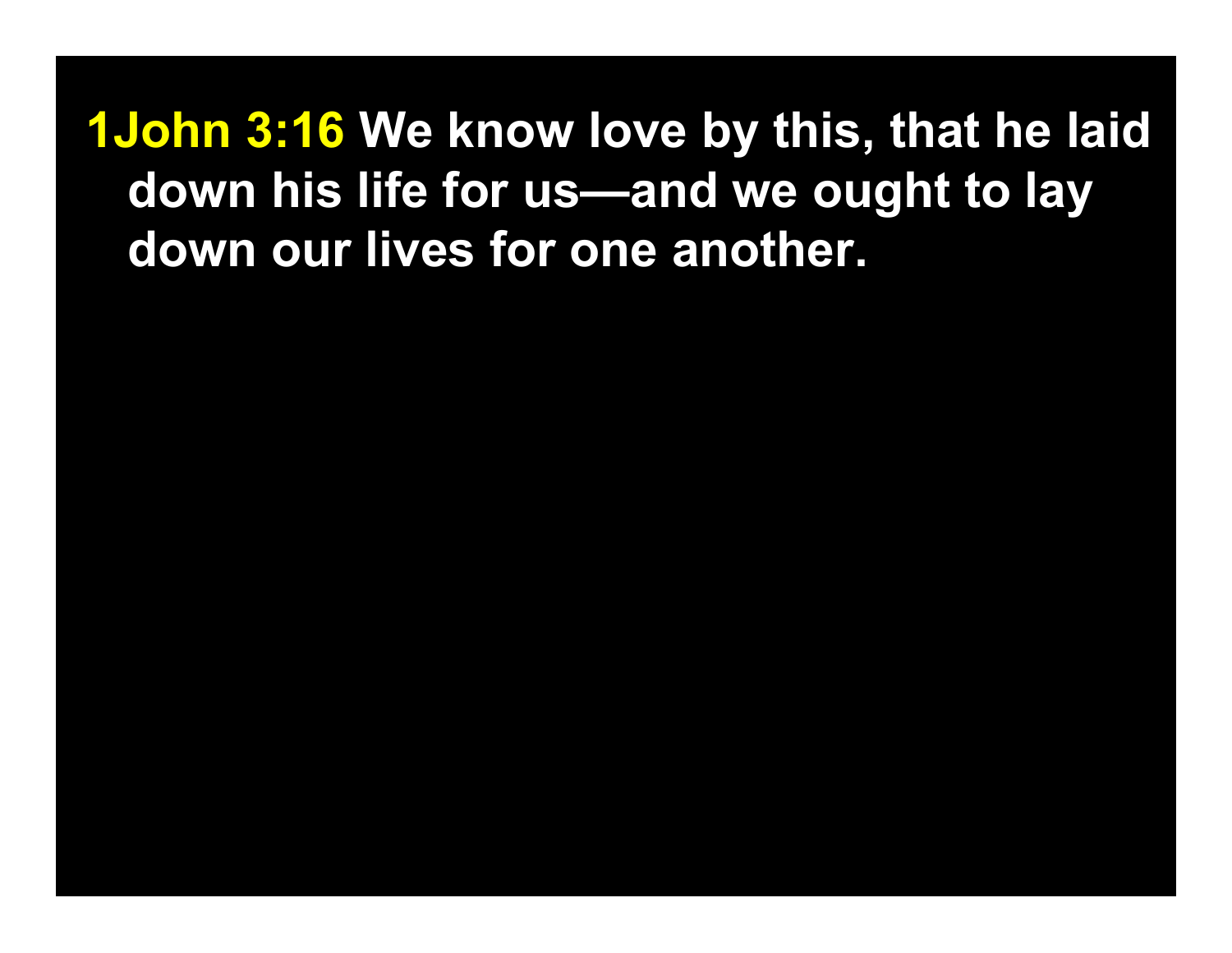**John 13:35** *By this* **everyone will know that you are my disciples, if you have love for one another.**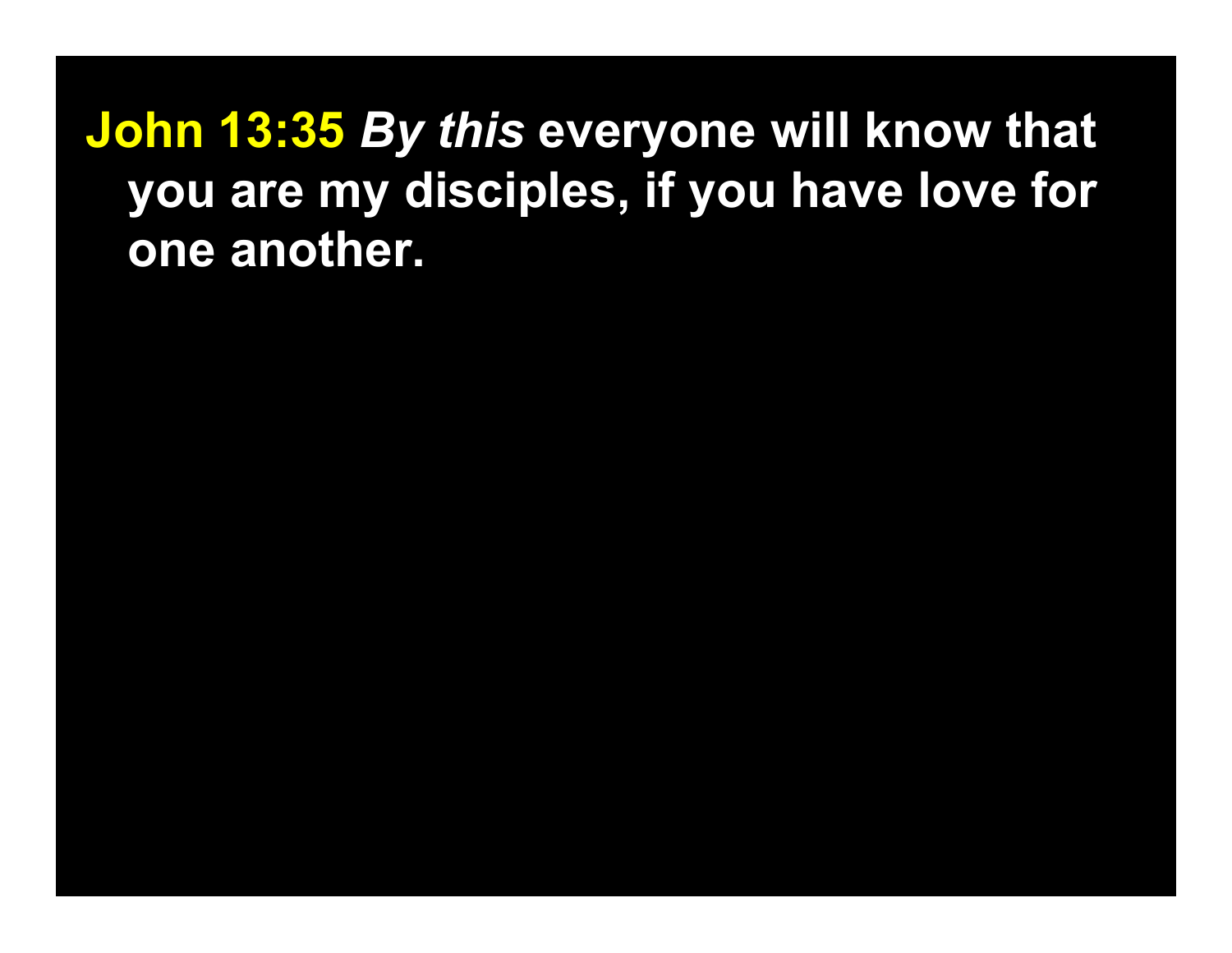**James 2:14-17 What good is it, my brothers and sisters, if you say you have faith but do not have works? Can faith save you? If a brother or sister is naked and lacks daily food, and one of you says to them, "Go in peace; keep warm and eat your fill," and yet you do not supply their bodily needs, what is the good of that? So faith by itself, if it has no works, is dead.**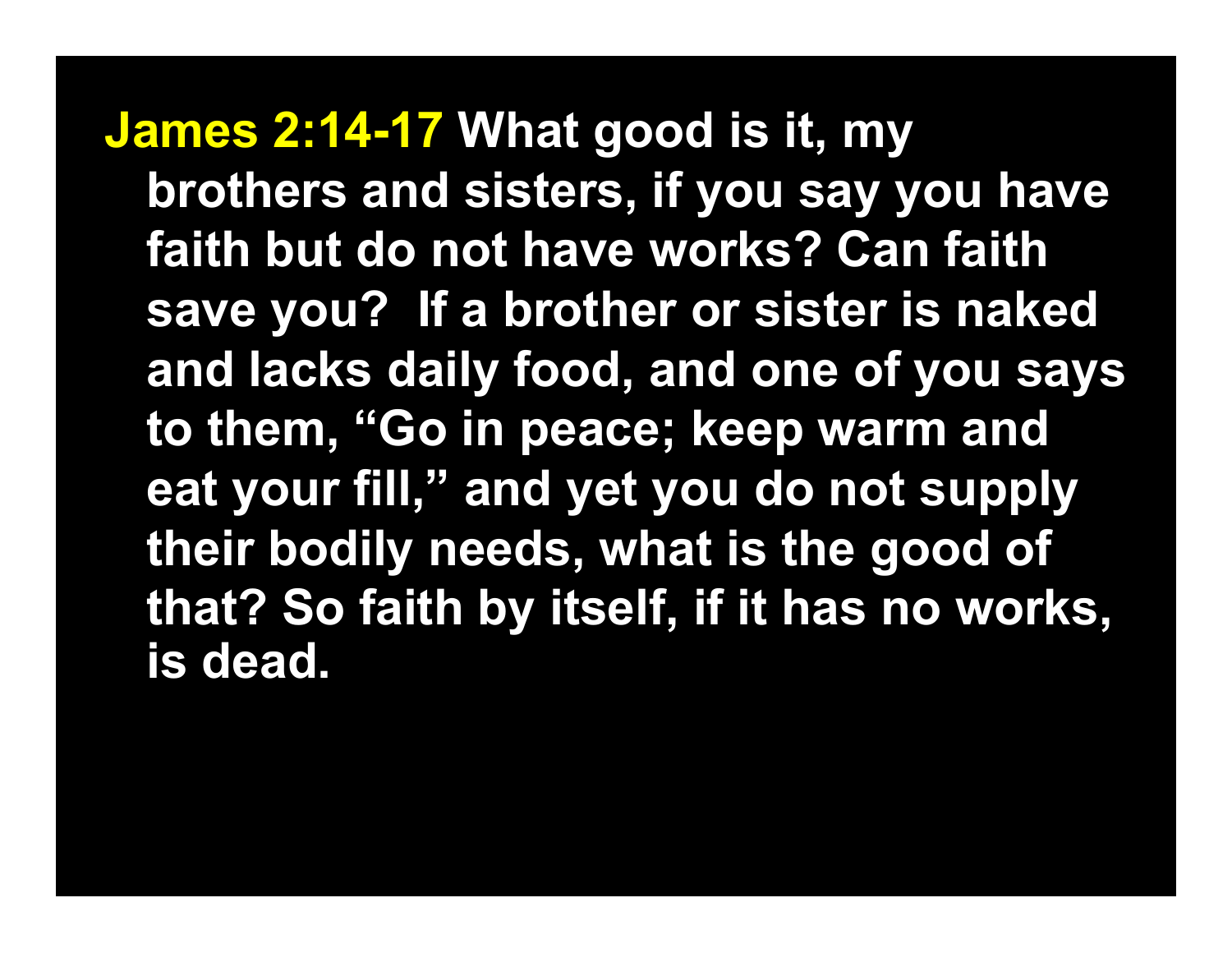## *NOT: Faith plus works brings life BUT: Faith that is alive works*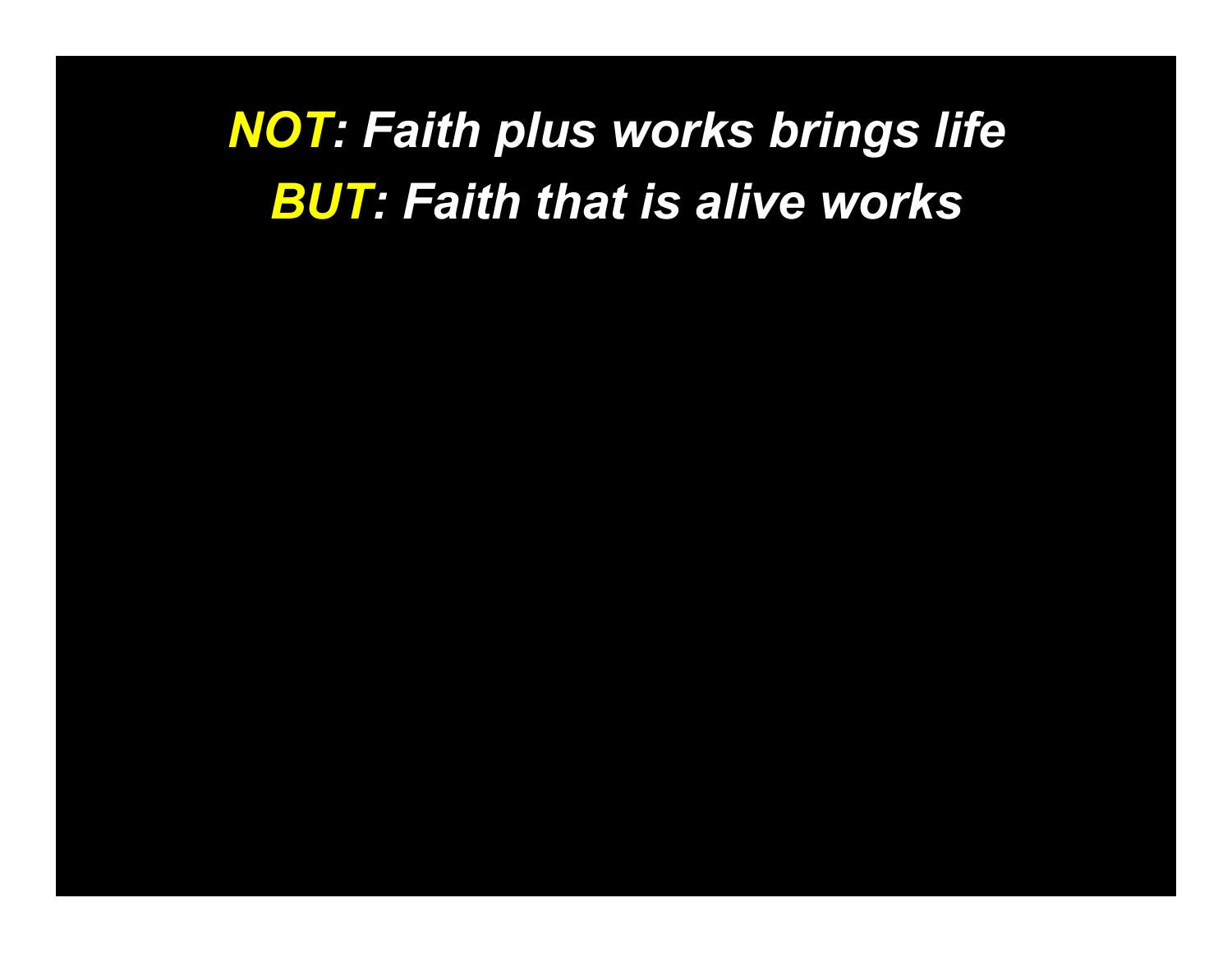**Eph. 2:10 For we are what he has made us, created in Christ Jesus for good works which God prepared beforehand to be our way of life.**